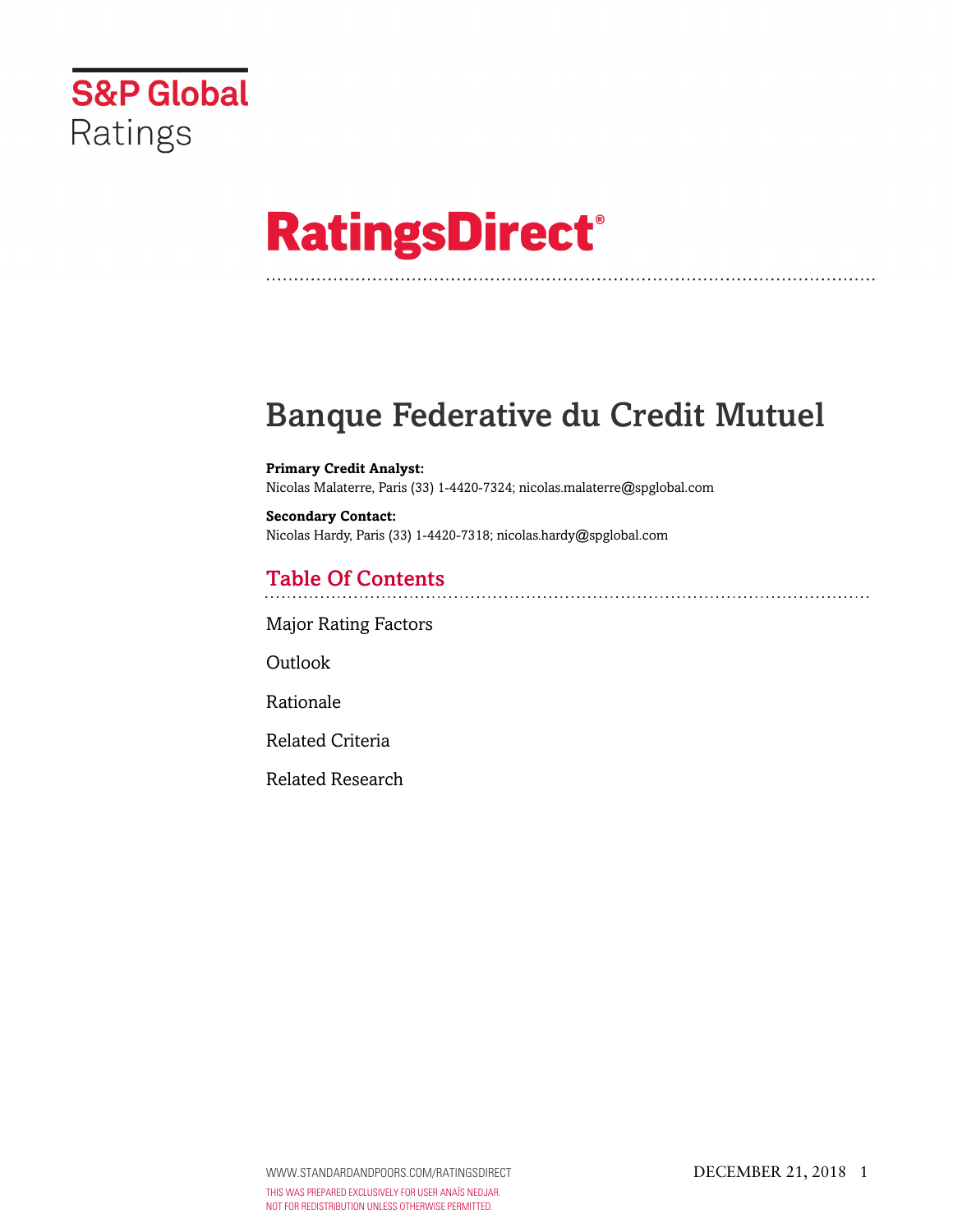# Banque Federative du Credit Mutuel

# <span id="page-1-0"></span>Major Rating Factors

#### Global Scale Ratings

**Issuer Credit Rating**

A/Stable/A-1 **Resolution Counterparty Rating**  $A+/-/-/A-1$ 

| <b>Strengths:</b>                                                                                                                                                                          | Weaknesses:                                                                                                                                                                                                     |  |  |
|--------------------------------------------------------------------------------------------------------------------------------------------------------------------------------------------|-----------------------------------------------------------------------------------------------------------------------------------------------------------------------------------------------------------------|--|--|
| • Core membership within Crédit Mutuel Group.<br>• Strong and stable franchise in French retail banking<br>and insurance market.<br>• Low risk profile and predictable revenue generation. | • Alongside its peers, the challenges of adapting over<br>the medium term to persistent low interest rates.<br>Moderate growth potential and competition in the<br>$\bullet$<br>French domestic banking market. |  |  |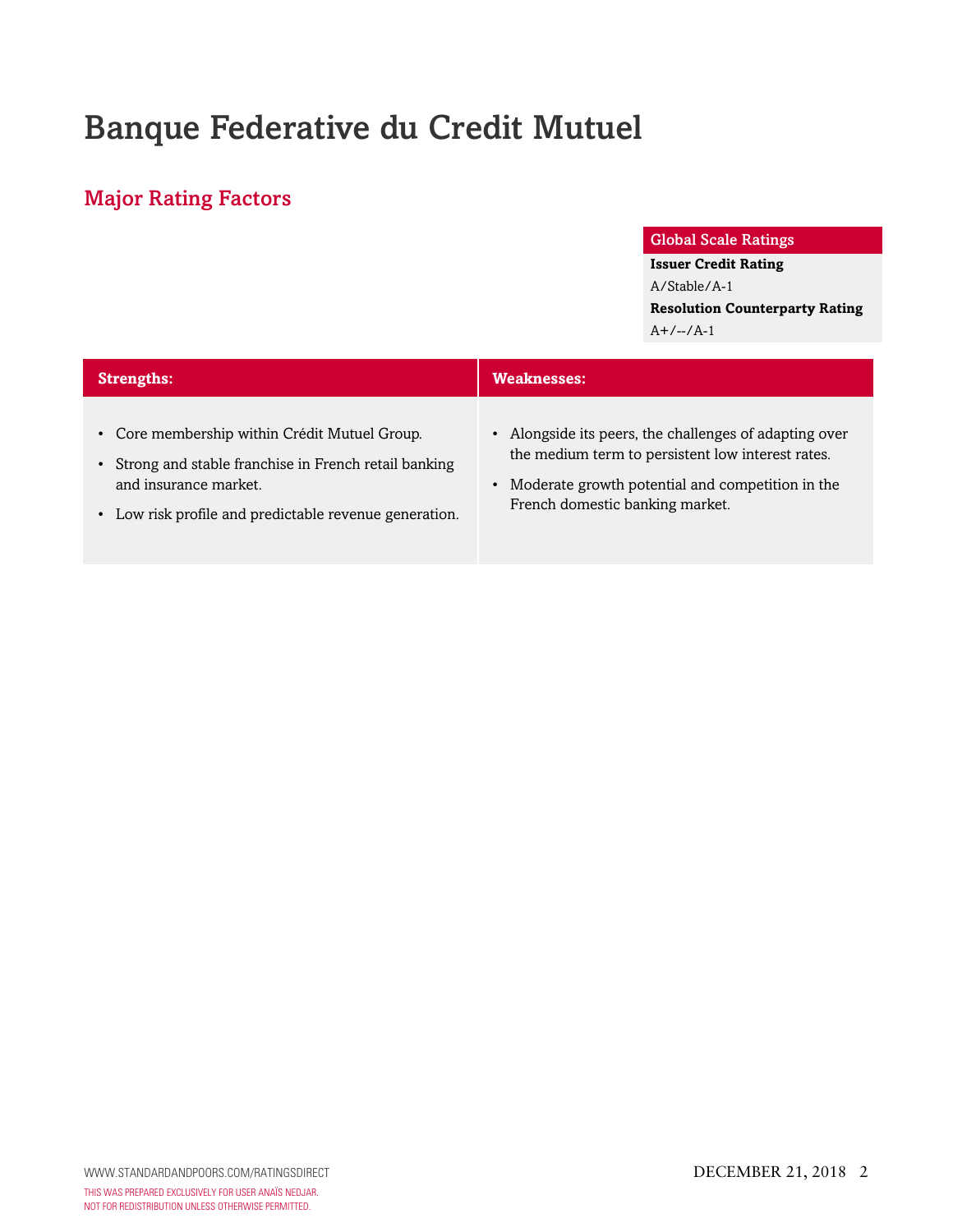#### **Outlook**

The stable outlook on Banque Fédérative du Crédit Mutuel (BFCM) mirrors that on the French cooperative banking group Crédit Mutuel. BFCM acts as the funding arm of Crédit Mutuel Allinace Fédérale (formerly named Credit Mutuel – CM11 Group), the largest subgroup of regional federations of cooperative banks that form Crédit Mutuel Group (CMG). We consider BFCM to be a core entity to the group and we believe that this core status will remain unchanged in the next two years.

We would raise or lower our ratings on BFCM if we were to raise or lower our ratings on CMG.

The stable outlook on all CMG entities except Crédit Mutuel Arkéa (CMA) reflects our view that the group's sound financial performance and controlled growth of risk assets over the next two years will allow it to moderately strengthen its risk-adjusted capital (RAC) ratio, while maintaining a low risk appetite. It also assumes that the existing challenges around group cohesion will not represent a structural weakness for the group, but rather an area of relative uncertainty, as has been the case thus far.

We will likely incorporate one notch of uplift for additional loss-absorbing capacity (ALAC) support into our ratings during the next two years, and would simultaneously remove the one-notch adjustment for additional factors.

We could lower our ratings if we observed the group engaging in more rapid growth of risk assets than we anticipate, organically or via acquisitions, or if there was no sign of willingness to gradually build up a buffer of bail-in-able securities commensurate with our expectations for the ratings.

We could also lower the ratings if exacerbated intragroup tensions were to challenge the functioning of the entire group, damaging the reputation of the group and its members, and dampening earnings prospects.

At this stage, we believe an upgrade is remote because it would require substantial improvement in business diversity and a capital policy in line with the group's 'A+' rated peers in Europe, both of which are not part of our central scenario over the coming two years. To consider a positive action we would need first to obtain more visibility on the future of CMA, since we view the uncertainty about the group's cohesiveness as limiting potential rating upside for the group credit profile.

## <span id="page-2-0"></span>Rationale

The ratings on BFCM are based on our view of BFCM's core position as the funding arm of the French regional retail banking group Crédit Mutuel Alliance Fédérale, also a core entity of CMG, in our view. We therefore align our ratings on BFCM with the group's supported group credit profile (GCP) of 'a'.

From the 18 regional federations of cooperative banks organized on a territorial basis that form CMG, 11 have gradually gathered to form Crédit Mutuel Alliance Fédérale. This part of CMG represented about 76% of the group's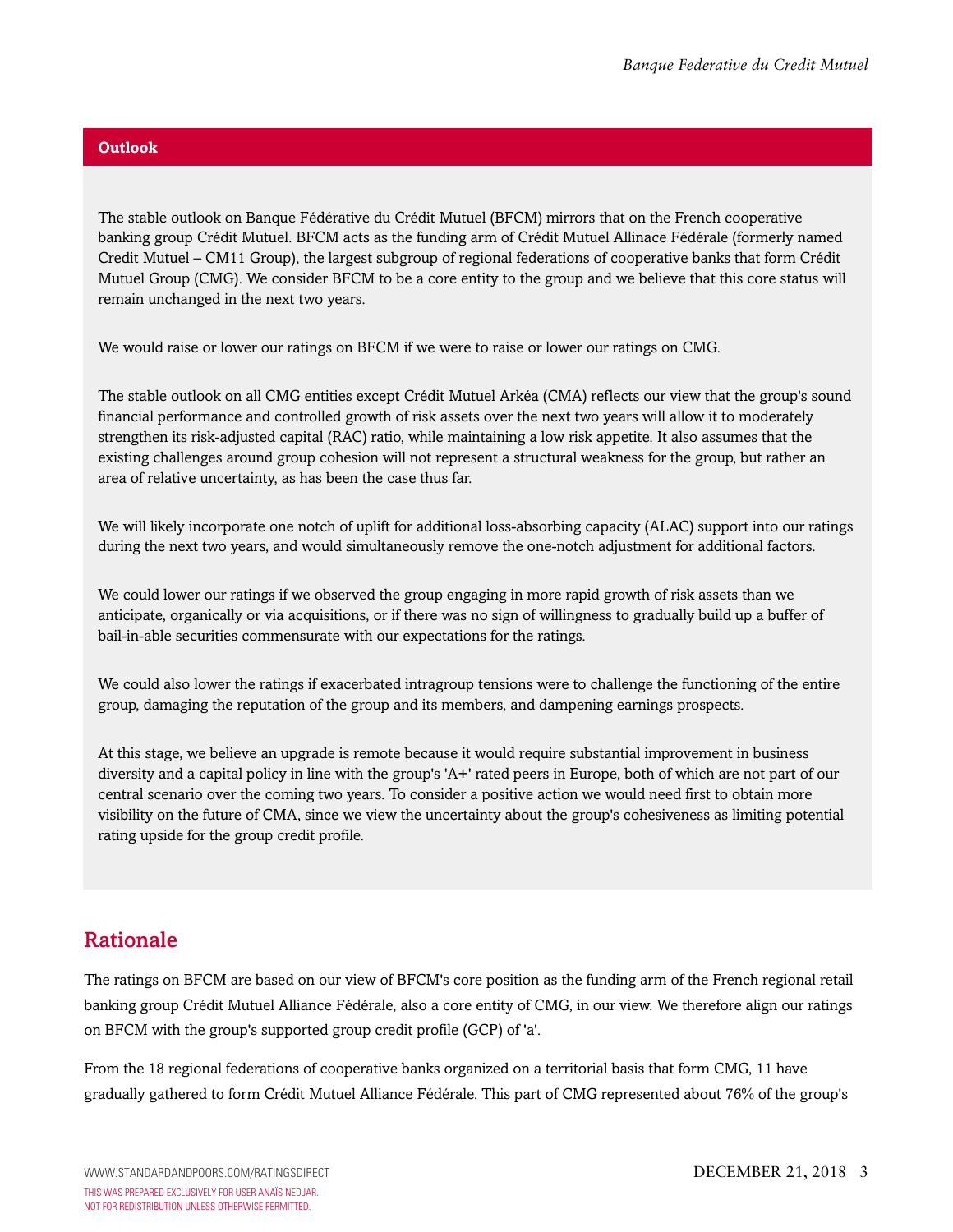total assets and 81% of net results at the end of 2017, operating in lines of business integral to CMG. The mutual banks of Crédit Mutuel Alliance Fédérale inter-federation own BFCM via the Caisse Fédérale du Crédit Mutuel (CFCM). BFCM operates as the refinancing arm for the group and as the holding company controlling specialized companies. BFCM has also developed expertise in payment systems and retail banking technology, which it provides to other Crédit Mutuel entities. BFCM also provides centralized refinancing for the Crédit Mutuel Alliance Fédérale and is active in financial markets as an issuer of financial instruments.

CMG largely relies on a decentralized pyramidal organizational model. A distinctive feature is the subsidiarity principle, according to which the mandate of the upper levels of the organization is only to fulfil missions not already undertaken by the other parts of the group. This allows for close relationships with local customers, a key advantage in retail banking. We consider that this decentralized organization allows for significant autonomy between stakeholders in making strategic choices, which can elevate intra-group tensions in case of conflicting strategies. The financial solidarity mechanism, set out in French law, is in our view the overarching feature ensuring the overall cohesiveness of the group. It explains our consolidated approach to assessing the group's creditworthiness, and our view on its financial strengths, as well as our rating approach to the group main entities, including BFCM.

BFCM is not a mutual bank per se but, due to its strategic importance, we believe that under stressed circumstances it would benefit from the support of Crédit Mutuel Alliance Fédérale, indirectly from CMG's solidarity mechanism.

Crédit Mutuel Alliance Fédérale benefits from a strong local franchise in domestic retail banking, thanks to its dual retail network through 11 Crédit Mutuel federations and Crédit Industriel et Commercial (CIC). Its bancassureur business model relies on cross-selling strategies, using technology, and industrialization of processes. Specialized subsidiaries are key to the group's diversification strategy in retail banking, domestically and internationally. The group uses the network of local cooperative banks to market the products and services of BFCM's specialized subsidiaries, which pay commission in return for deal flow.

Facing limited growth prospects in its domestic banking activities, and reducing net interest margins, Crédit Mutuel Alliance Fédérale has embarked on a dynamic diversification strategy, particularly in consumer finance outside France, with a good track record of business integration so far. It also stands as a successful bancassurer in France. The main components of the group are:

- The 11 Crédit Mutuel federations services about 7 million clients leveraging about 2,000 branches and a loan portfolio of €171 billion at year-end 2017. Crédit Mutuel Alliance Fédérale continues increasing its influence inside CMG. In June 2018, Crédit Mutuel Massif Central decided to leave Credit Mutuel Arkéa to join Credit Mutuel Alliance Fédérale by January 2019.
- Assurance du Crédit Mutuel (ACM) is the group's insurance company, with a balanced source of revenues between life and non-life products. It is an important source of fees and commissions for the group, contributing to the resilience of operating revenues in the low-interest-rate environment, with a contribution to the group's net banking income of €989 million during the first half of 2018.
- CIC was acquired in 1998 by Crédit Mutuel Centre-Est Europe. With 1,941 branches, and a loan portfolio of €117.5 billion, CIC complements Credit Mutuel Alliance Fédérale's retail offering in the domestic market. Its corporate and investment banking activities, although modest (representing less than 20% of 2017 revenues), complement the retail banking offering of mutual banks, notably with a corporate banking offering and international coverage (35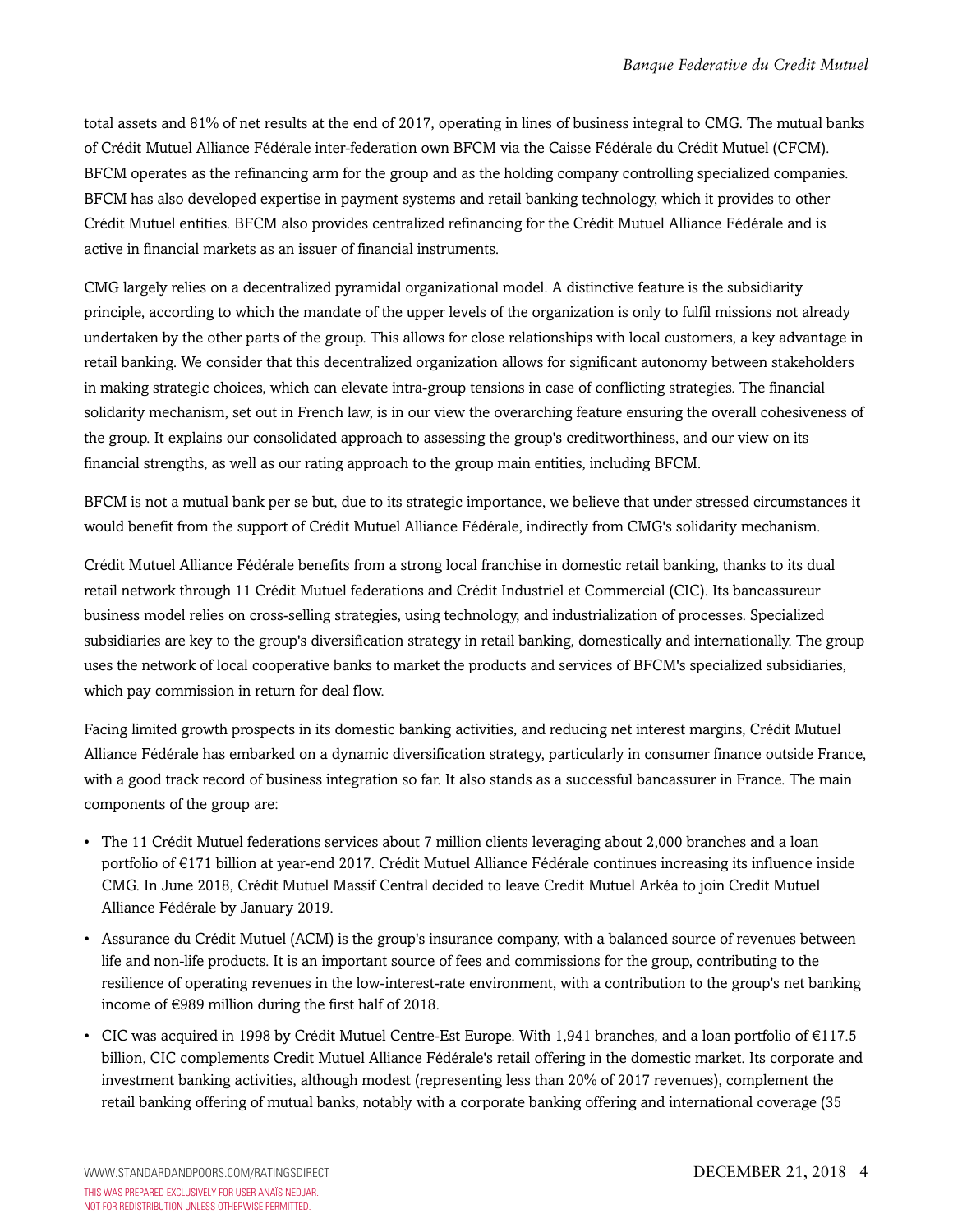foreign representation offices). In July 2017, BFCM purchased 6% of CIC during a public offering, increasing its participation to 99.17%, before delisting the company in August. The operation was conducted to simplify CMG's structure and cast aside regulatory and administrative constraints related to stock market listing.

- Targobank in Germany builds on the activities of Citibank Deutschland acquired in 2008. Germany is the second-largest market for the group, with 3.8% of the group's retail clients and a growing loan book of €14.2 billion at the end of June 2018.
- Cofidis, a leading consumer finance business in which the group purchased a controlling stake in 2009, operates mainly in France but is also present in Belgium, Spain, Italy, Portugal, the Czech Republic, Hungary, and Slovakia.

In July 2016, BFCM completed the acquisition of General Electric leasing and factoring activities in France and Germany. This acquisition adds a portfolio of about  $\epsilon$ 10 billion, with a good match to the group's existing business lines. We believe that the one-off impact of this acquisition on regulatory capital ratios, estimated at less than 100 basis points, is also limited over time thanks to the group's capacity to generate capital internally.

We consider that Crédit Mutuel Alliance Fédérale displays a solid financial profile. As of the end of June , 2018, it reported a fully loaded common equity tier 1 ratio of 16.3%. As of June 30, 2018, Crédit Mutuel Alliance Fédérale reported a nonperforming loan ratio of 3.14%, with a high provision coverage ratio at 70%, and a liquidity coverage ratio (LCR) of 127% (compared with 131% at year-end 2017). It also posted a net result of  $\epsilon$ 1.548 billion for the first half of 2018 (versus €1.316 billion for the first half of 2017). Crédit Mutuel Alliance Fédérale has no performance problems and, thanks to its low risk profile and predictable revenue base, we expect the group to continue to display a similar financial profile.

Banque Federative du Credit Mutuel Alliance Fédérale Key Statistics

|                                                                        | --Year ended Dec. 31-- |         |         |         |         |
|------------------------------------------------------------------------|------------------------|---------|---------|---------|---------|
| (Mil. $\epsilon$ )                                                     | 2018*                  | 2017    | 2016    | 2015    | 2014    |
| Adjusted assets                                                        | 535,496                | 512,517 | 506,059 | 472,638 | 449,389 |
| Customer loans (gross)                                                 | 366,394                | 351,958 | 338,449 | 312,515 | 295,695 |
| Core earnings                                                          | 1,542                  | 2,428   | 2,774   | 2,628   | 2,432   |
| $(\%)$                                                                 |                        |         |         |         |         |
| Return on average common equity                                        | 7.2                    | 5.9     | 6.8     | 6.7     | 7.1     |
| Tier 1 capital ratio                                                   | N/A                    | 17.0    | 15.7    | 15.8    | 15.4    |
| Net interest income/operating revenues                                 | 43.0                   | 41.8    | 42.2    | 43.2    | 46.7    |
| Noninterest expenses/operating revenues                                | 61.9                   | 61.9    | 62.3    | 61.5    | 62.7    |
| Preprovision operating income/average assets                           | 0.8                    | 0.8     | 0.8     | 0.9     | 0.9     |
| Core earnings/average managed assets                                   | 0.5                    | 0.4     | 0.5     | 0.5     | 0.5     |
| Growth in customer loans                                               | 8.2                    | 4.0     | 8.3     | 5.7     | 4.5     |
| New loan loss provisions/average customer loans                        | 0.2                    | 0.3     | 0.3     | 0.3     | 0.3     |
| Gross nonperforming assets/customer loans + other real<br>estate owned | 3.1                    | 3.3     | 4.0     | 4.2     | 4.4     |
| Loan loss reserves/gross nonperforming assets                          | 70.0                   | 59.7    | 63.0    | 64.6    | 64.8    |
| Core deposits/funding base                                             | 59.6                   | 61.0    | 59.5    | 58.2    | 56.4    |

#### **Table 1**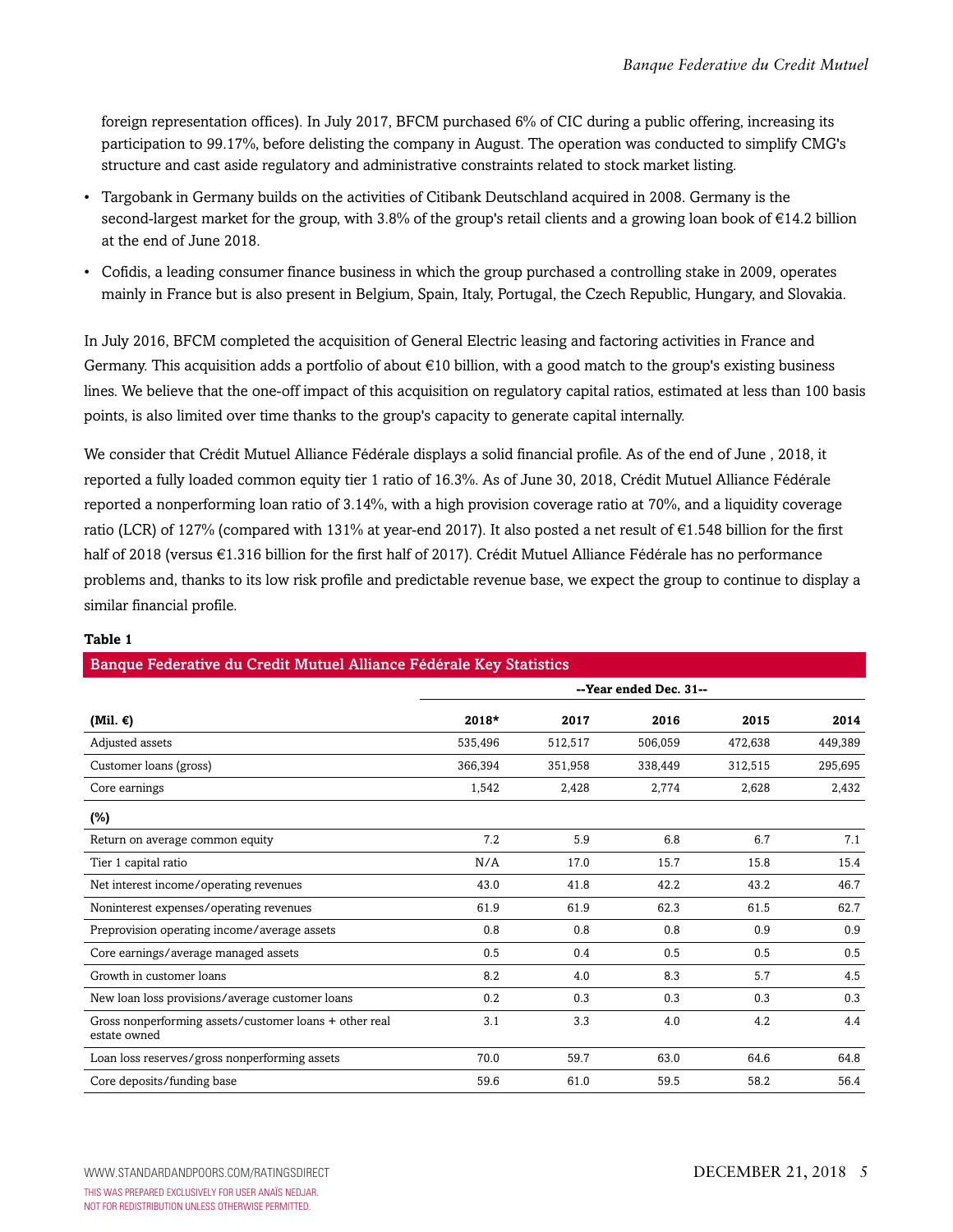#### **Table 1**

| Banque Federative du Credit Mutuel Alliance Fédérale Key Statistics (cont.) |                        |       |       |       |       |
|-----------------------------------------------------------------------------|------------------------|-------|-------|-------|-------|
|                                                                             | --Year ended Dec. 31-- |       |       |       |       |
| (Mil. €)                                                                    | $2018*$                | 2017  | 2016  | 2015  | 2014  |
| Customer loans (net)/customer deposits                                      | 131.4                  | 129.0 | 128.6 | 131.8 | 136.8 |

<span id="page-5-0"></span>\*On June 30, 2018. N/A--Not applicable.

### Related Criteria

- Criteria Financial Institutions General: Methodology For Assigning Financial Institution Resolution Counterparty Ratings, April 19, 2018
- Criteria Financial Institutions General: Risk-Adjusted Capital Framework Methodology, July 20, 2017
- General Criteria: Methodology For Linking Long-Term And Short-Term Ratings, April 7, 2017
- General Criteria: Guarantee Criteria, Oct. 21, 2016
- Criteria Financial Institutions Banks: Bank Rating Methodology And Assumptions: Additional Loss-Absorbing Capacity, April 27, 2015
- Criteria Financial Institutions Banks: Bank Hybrid Capital And Nondeferrable Subordinated Debt Methodology And Assumptions, Jan. 29, 2015
- General Criteria: Principles For Rating Debt Issues Based On Imputed Promises, Dec. 19, 2014
- General Criteria: Group Rating Methodology, Nov. 19, 2013
- Criteria Financial Institutions Banks: Quantitative Metrics For Rating Banks Globally: Methodology And Assumptions, July 17, 2013
- Criteria Financial Institutions Banks: Banking Industry Country Risk Assessment Methodology And Assumptions, Nov. 9, 2011
- Criteria Financial Institutions Banks: Banks: Rating Methodology And Assumptions, Nov. 9, 2011
- General Criteria: Use Of CreditWatch And Outlooks, Sept. 14, 2009
- Criteria Financial Institutions Banks: Commercial Paper I: Banks, March 23, 2004

### <span id="page-5-1"></span>Related Research

- Credit Mutuel Group, Dec. 17, 2018
- Credit Mutuel Group Affirmed At 'A/A-1'; Outlook Stable; Credit Mutuel Arkea Outlook Remains Neg On Intragroup Tensions, Oct. 24, 2018
- Risk-Adjusted Capital (RAC) Ratios For The Top 50 Western European Banks, Oct. 17, 2018
- Top 100 Banks: Banks Are On Track To Withstand A Credit Cycle Turn, Oct. 1, 2018
- Banking Industry Country Risk Assessment: France, July 11, 2018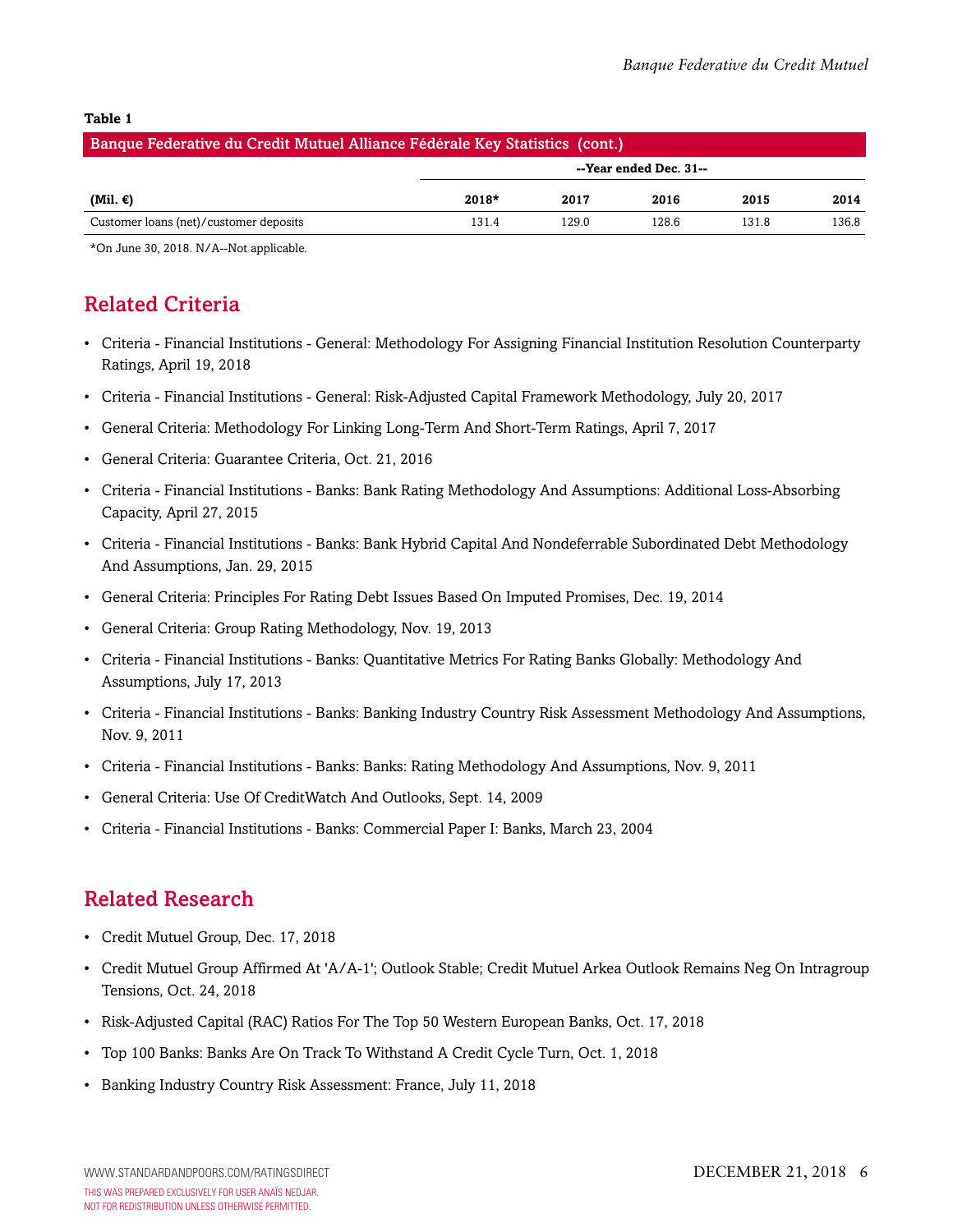- Resolution Counterparty Ratings Jurisdiction Assessment For France Completed, June 11, 2018
- The Resolution Story For Europe's Banks: The Clock Is Ticking, April 25, 2018
- Proposed Backstop For The Eurozone Bank Resolution Fund Is Potentially Ratings-Positive, April 24, 2018
- The Adoption Of IFRS 9 And Bank Ratings, Feb. 19, 2018
- On This Year's Menu For French Banks: Digitalization And Efficiency Gains, Feb. 13, 2018
- Creditor Insurance Policies: The End Of Easy Money For French Bancassurers, Jan. 22, 2018

| Ratings Detail (As Of December 21, 2018)  |                  |                |  |  |
|-------------------------------------------|------------------|----------------|--|--|
| <b>Banque Federative du Credit Mutuel</b> |                  |                |  |  |
| <b>Issuer Credit Rating</b>               |                  | A/Stable/A-1   |  |  |
| <b>Resolution Counterparty Rating</b>     |                  | $A+/-/A-1$     |  |  |
| Certificate Of Deposit                    |                  |                |  |  |
| Local Currency                            |                  | $A-1$          |  |  |
| Commercial Paper                          |                  |                |  |  |
| Local Currency                            |                  | $A-1$          |  |  |
| Junior Subordinated                       |                  | $BB+$          |  |  |
| Senior Subordinated                       |                  | BBB+           |  |  |
| Senior Unsecured                          |                  | A              |  |  |
| Senior Unsecured                          |                  | $A-1$          |  |  |
| Senior Unsecured                          |                  | $A/A-1$        |  |  |
| Subordinated                              |                  | <b>BBB</b>     |  |  |
| <b>Issuer Credit Ratings History</b>      |                  |                |  |  |
| 12-Oct-2016                               | Foreign Currency | A/Stable/A-1   |  |  |
| 29-Apr-2014                               |                  | A/Negative/A-1 |  |  |
| 20-Jun-2013                               |                  | A/Stable/A-1   |  |  |
| 12-Oct-2016                               | Local Currency   | A/Stable/A-1   |  |  |
| 29-Apr-2014                               |                  | A/Negative/A-1 |  |  |
| 20-Jun-2013                               |                  | A/Stable/A-1   |  |  |
| <b>Sovereign Rating</b>                   |                  |                |  |  |
| France                                    |                  | AA/Stable/A-1+ |  |  |
| <b>Related Entities</b>                   |                  |                |  |  |
| <b>Caisse Centrale du Credit Mutuel</b>   |                  |                |  |  |
| <b>Issuer Credit Rating</b>               |                  | A/Stable/A-1   |  |  |
| <b>Resolution Counterparty Rating</b>     |                  | $A+/-/-/A-1$   |  |  |
| Commercial Paper                          |                  |                |  |  |
| Local Currency                            |                  | $A-1$          |  |  |
| Senior Unsecured                          |                  | A              |  |  |
| <b>Credit Industriel et Commercial</b>    |                  |                |  |  |
| <b>Issuer Credit Rating</b>               |                  | A/Stable/A-1   |  |  |
| <b>Resolution Counterparty Rating</b>     |                  | $A+/-/A-1$     |  |  |
| Commercial Paper                          |                  |                |  |  |
| Local Currency                            |                  | $A-1$          |  |  |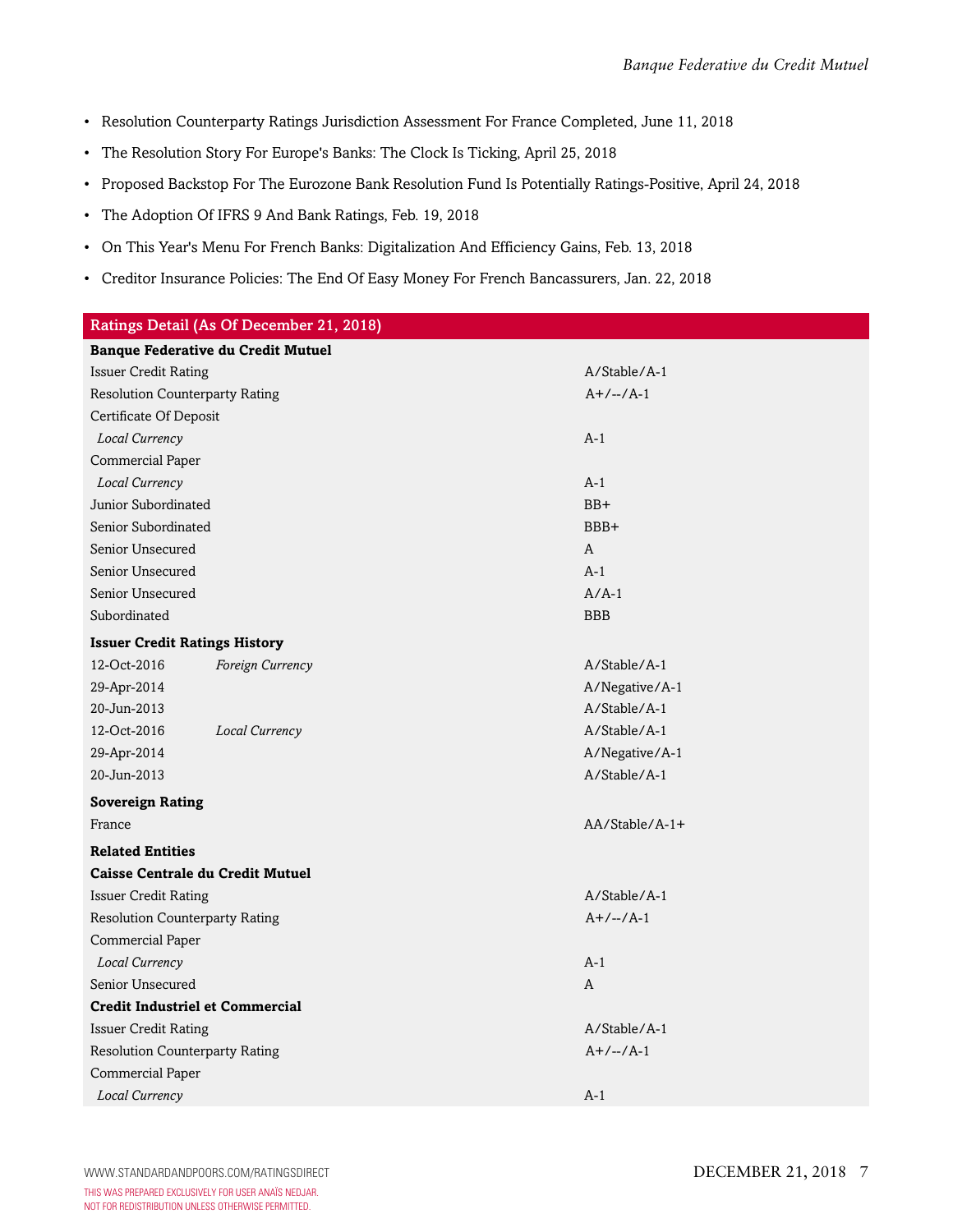| Ratings Detail (As Of December 21, 2018) (cont.) |            |  |  |
|--------------------------------------------------|------------|--|--|
| Senior Unsecured                                 | A          |  |  |
| Short-Term Debt                                  | $A-1$      |  |  |
| <b>Credit Mutuel-CIC Home Loan SFH</b>           |            |  |  |
| Senior Secured                                   | AAA/Stable |  |  |

\*Unless otherwise noted, all ratings in this report are global scale ratings. S&P Global Ratings' credit ratings on the global scale are comparable across countries. S&P Global Ratings' credit ratings on a national scale are relative to obligors or obligations within that specific country. Issue and debt ratings could include debt guaranteed by another entity, and rated debt that an entity guarantees.